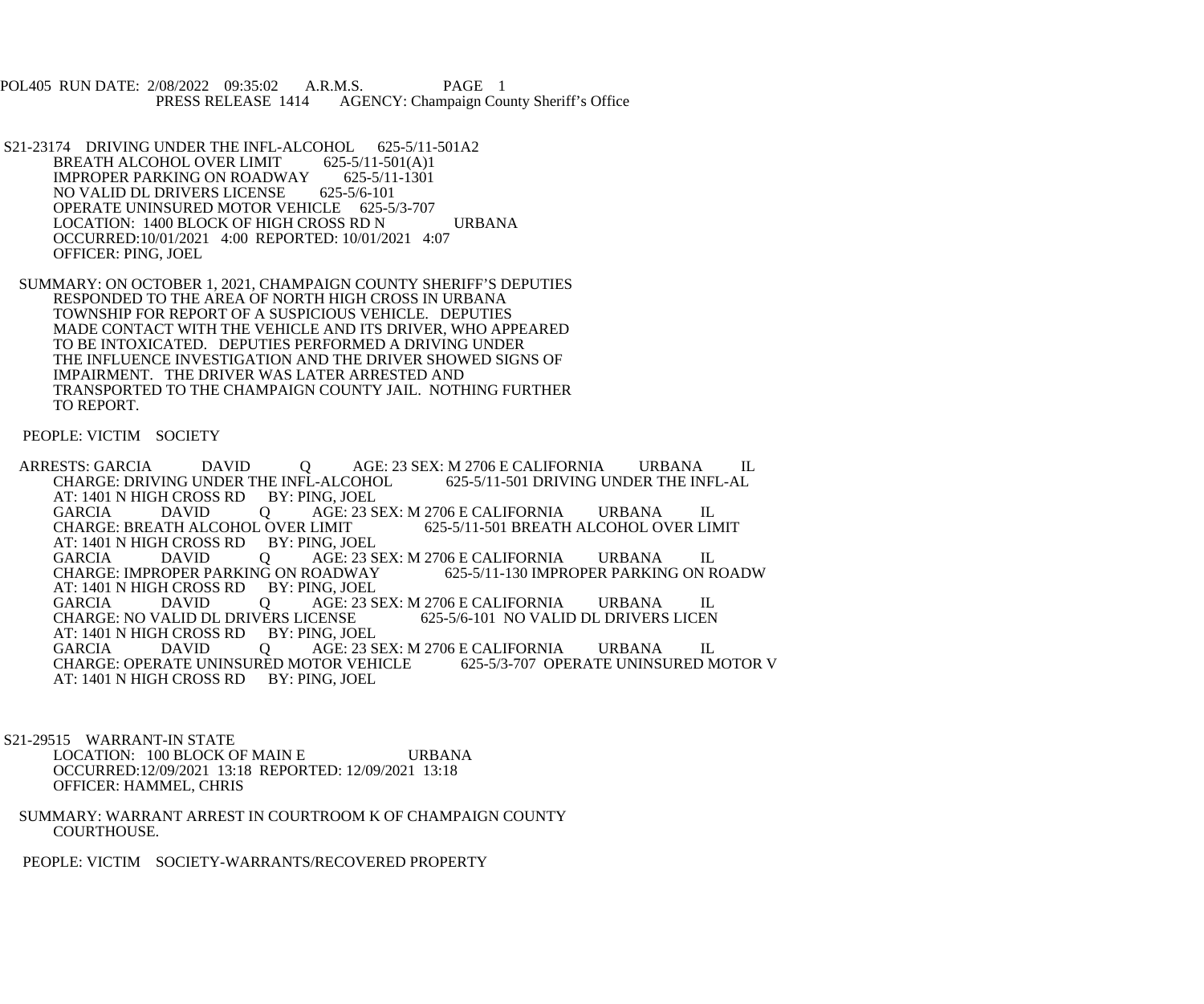POL405 RUN DATE: 2/08/2022 09:35:02 A.R.M.S. PAGE 2<br>PRESS RELEASE 1414 AGENCY: Champaign Cou AGENCY: Champaign County Sheriff's Office

ARRESTS: PAYNE JOSHUA DAVID AGE: 35 SEX: M 1203 CLIFFORD DR APT 4 URBANA IL CHARGE: WARRANT-IN STATE WARRANT WARRANT-IN STATE CHARGE: WARRANT-IN STATE WARRANT WARRANT-IN STATE<br>AT: 101 E MAIN BY: HAMMEL. CHRIS BY: HAMMEL, CHRIS

S22-01531 DECEPTIVE PRACTICES 720-5/17-1 LOCATION: 2000 BLOCK OF HAGAN BL URBANA OCCURRED: 7/29/2021 0:00 REPORTED: 1/21/2022 17:43 OFFICER: REIFSTECK, CHASE

 SUMMARY: ON FRIDAY (01/21/22) AT APPROXIMATELY 1831 HRS, CHAMPAIGN COUNTY DEPUTY SHERIFFS WERE DISPATCHED TO THE URBANA POLICE DEPARTMENT, TO MEET WITH A VICTIM OF A DECEPTIVE PRACTICE. THIS INCIDENT WAS SAID TO HAVE OCCURRED AT THE VICTIM'S RESIDENCE, IN THE URBANA TOWNSHIP. DURING THIS INCIDENT, THE VICTIM WAS PREVIOUSLY MAILED A REFUND CHECK FROM HER INSURANCE COMPANY. THE VICTIM DID NOT RECEIVE THE REFUND CHECK AND DISCOVER DURING LATER COMMUNICATIONS WITH HER INSURANCE COMPANY, THAT THE REFUND CHECK HAD BEEN DEPOSITED. THE VICTIM ALSO DISCOVERED EVIDENCE THAT HER EX- LIVE-IN BOYFRIEND HAD DEPOSITED THE CHECK INTO HIS BANK ACCOUNT. THE EX-LIVE-IN BOYFRIEND WAS LATER INTERVIEWED BUT DENIED HAVING KNOWLEDGE OF THE INCIDENT.

 OFFENDER AGE: 39 SEX: M VICTIM AGE: 41 SEX: F CHAMPAIGN IL

 S22-01569 FORGERY 720-5/17-3 LOCATION: 3200 BLOCK OF HALIFAX DR CHAMPAIGN OCCURRED: 1/22/2022 9:54 REPORTED: 1/22/2022 9:54 OFFICER: WILLMORE, JUSTIN

 SUMMARY: ON JANUARY 22, 2022, CHAMPAIGN COUNTY SHERIFF'S DEPUTIES WERE DISPATCHED TO THE 3200 BLOCK OF HALIFAX DR. CHAMPAIGN TOWNSHIP FOR THE REPORT OF A FORGERY. DEPUTIES LEARNED THAT THE VICTIM HAD A PHONE ACCOUNT OPENED IN THEIR NAME. THERE IS NO SUSPECT INFORMATION AT THIS TIME.

 OFFENDER SEX: RACE: HEIGHT: 000 WEIGHT: 000 HAIR: EYES: VICTIM AGE: 44 SEX: F CHAMPAIGN IL

- S22-01597 CRIMINAL DAMAGE TO PROPERTY 720-5/21-1 THEFT \$500 AND UNDER 720-5/16-1 LOCATION: 1900 BLOCK OF 3000N RANTOUL OCCURRED: 1/18/2022 13:41 REPORTED: 1/22/2022 20:48 OFFICER: REIFSTECK, CHASE
- SUMMARY: ON SATURDAY (01/22/22) AT APPROXIMATELY 2048 HRS, CHAMPAIGN COUNTY DEPUTY SHERIFFS WERE DISPATCHED TO A RESIDENCE IN THE HARWOOD TOWNSHIP, TO MEET WITH A VICTIM